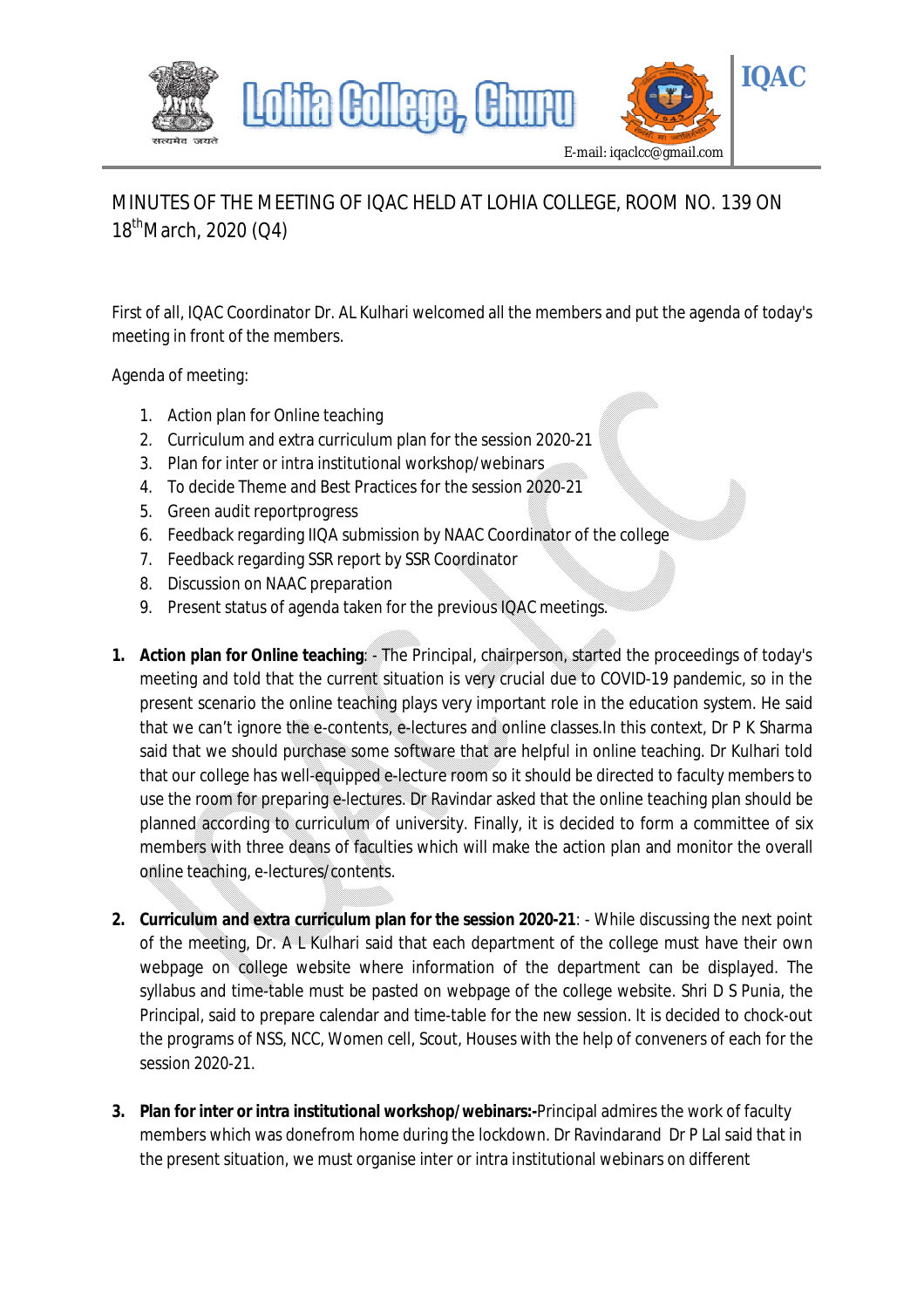

subjects. So, it is decided to constitute a webinar committee whose members must be computer friendly and have technological knowledge.

**4. To decide Theme and Best Practices for the session 2020-21**: -For the session 2020-21, all the members agreed that in the present circumstances it is not possible that all the students attend the college regularly with full efficiency. In these circumstances, it has become extremely necessary for college teachers to record their e-lectures and make them accessible to students. Therefore, a proposal was made by Dr Prashant Kumar Sharma to set up a technical team in the college, which ensure that how to prepare e-lectures by the teachers of the college, how to record them, how to upload them on social media., etc. to be done by hands on practice through a workshop.

Apart from this, a committee should be set up in the college to ensure social distancing and promote corona awareness in the campus.

Some more practices are put in the meeting by different members

Dr R K Budania suggest for self-assessment questionnaires are made by all faculty members at the end of the session to assess learner's attitudes and values.

Dr M K Khardiya emphasises on visual Studies-Photographic essays, video programs, and personally made video recordings, etc. are some ways to use by the teachers to explain direct depictions of the concepts and complexities being discussed.

Dr Parmeshwar Lal told that In monthly test papers the Question formulations is thoughtful so it focusses the learner's attention & understanding.

Shri Naresh Kumar suggest that we should Rewarding learner's participation in class by Smile,thumbs up,gestures of excitement or by words like "You did it" or "Good"to encourage interaction.

Shri U S Gothwal gives idea that in classroom, before starting lecture all the teachers shall aim at optimizing the arrangement of physical setting as well as the psychological setting to learners.

Dr Sumer Singh suggested that the college should start the following rewards for its staff and students from this session. The mode of reward is in terms of appreciation certificates and mementos.

- I. Best Teacher on basis of self-assessmentquestionnaires, 100% University Result
- II. Best Class by discipline, regularity, attendance and participation in co-curricular activities
- III. Best department on overall performance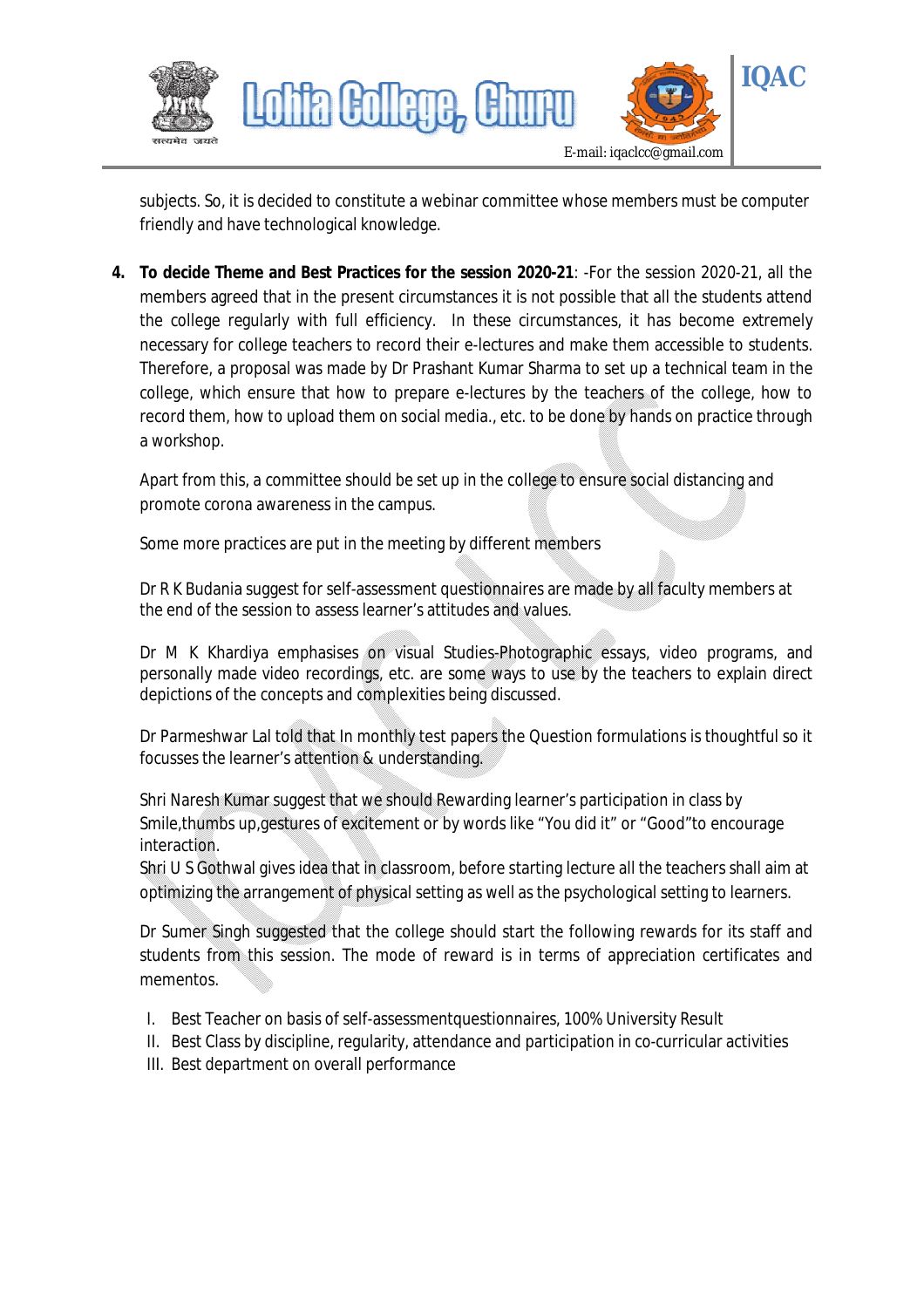

For proper use of alumni, Dr Prashant Kumar told the committee that the college already has alumni page on website so we try to connect with them with all links and utilize their services, like guest lectures, Internship opportunities, placements, etc.,

Dr A L Kulhari suggest for effective monitoring &action for suggestion received by the students. The college has suggestion boxes placed to outside the office of principal and on upper wing for continuous feedback.

- **5. Green audit report progress: -** Dr Prashant Kumar Sharma, in reference to the progress of the Green Audit Report, told the committee that the report has been prepared and submitted to the convener of the committee, Dr Sher Mohammed, and its copy and recommendations will be submitted to the Principal soon. The committee is requested to Principal to study this report and implement its recommendations on the college campus soon so that the environment protection or the purpose for which this report has been prepared can be implemented in the true sense. Almost all the members of the committee agreed that this report should be kept in the upcoming IQAC meeting if possible, and what action has been taken to discuss.
- **6. Feedback regarding IIQA submission by NAAC Coordinator of the college:-**Dr A L Kulhari told that according to his discussion with Sh Suresh Kumar, NAAC Coordinator, the IIQA preparation is started and it may be submitted in July, 2020.
- **7. Feedback regarding SSR report by SSR Coordinator:-**According to discussion with Dr A K Saxena, Coordinator SSR, the last four or five years reports of SSR are almost prepared and the current session reports are still pending. The current years data/reports will be collected very soon.
- **8. Discussion on NAAC preparation: -**NAAC Coordinator, Shri Suresh Kumar, in reference to the progress of preparation of NAAC visit, he said that preparations could not be continued due to lockdown for the last 3 months, preparation of SSR & its final checking of it is still pending. Although AQAR of previous years have been uploaded to the website
- **9. Present status of agenda taken for the previous IQAC meetings:-**Dr Kulharidiscussed point-bypoint agenda of the previous meetings.He said that the student feedback mechanism is developed during the session. Now the student can fill feedback online available on college webpage. Also, the college canteen constructed near Vivekanand vatika. One Alumni Association meeting and four Parent- Teacher meetings were organised during the session. The regular activities under NSS, NCC, Scout Rover- Ranger, Women cell, Games were held time to time. The target of curriculum was achieved. The faculty development and research work also done satisfactorily. The best practice 'No Vehicle Day' on the first day of each month was approved at state level. 'Pratiyogita Dakshata classes' for competitive exams and 'Skill Development Programs' also organised during the session. The issues like water harvesting in college, expansion of toilets for students, installation of solar rooftop, library automation were still